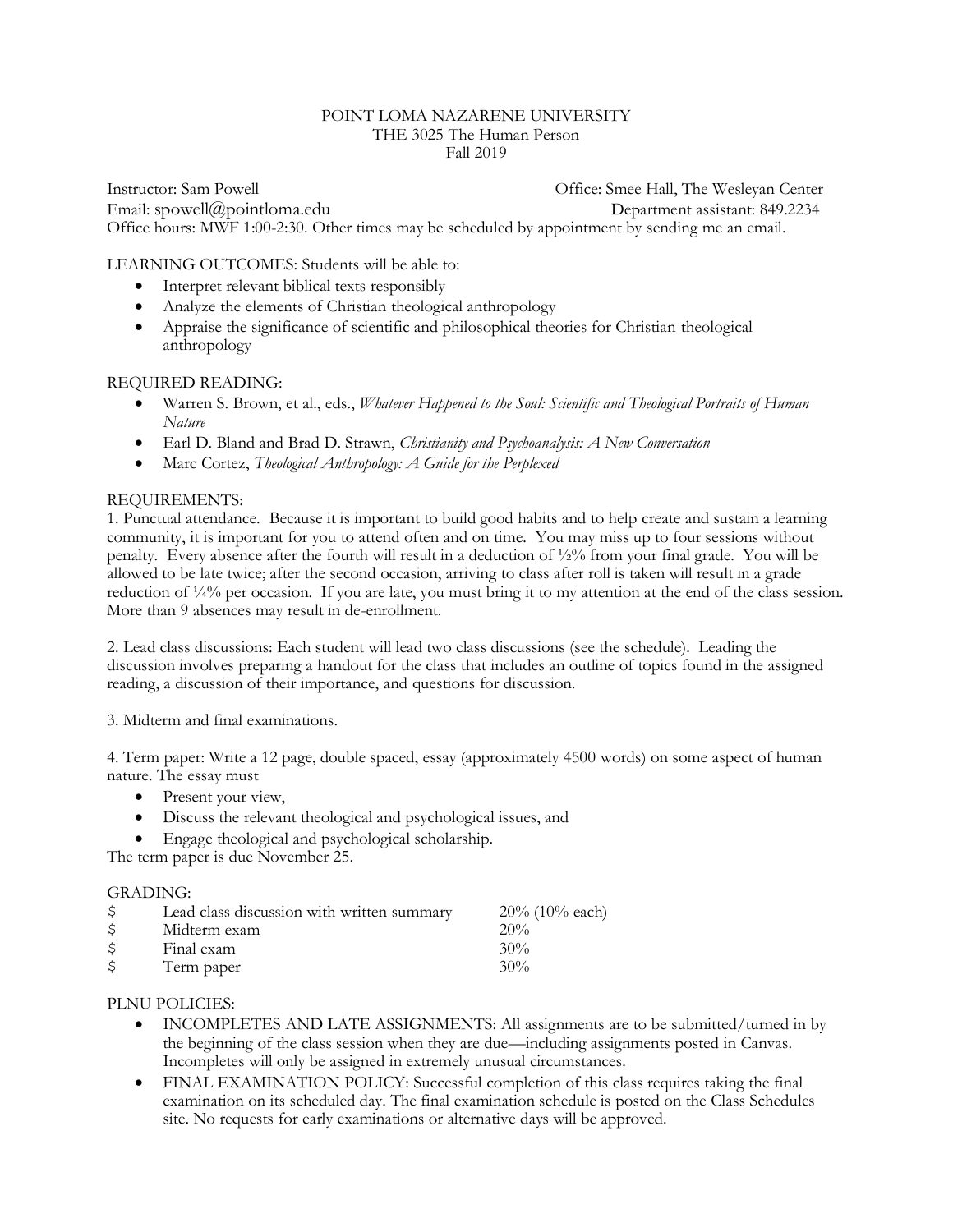- PLNU COPYRIGHT POLICY: Point Loma Nazarene University, as a non-profit educational institution, is entitled by law to use materials protected by the US Copyright Act for classroom education. Any use of those materials outside the class may violate the law.
- PLNU ACADEMIC HONESTY POLICY: Students should demonstrate academic honesty by doing original work and by giving appropriate credit to the ideas of others. Academic dishonesty is the act of presenting information, ideas, and/or concepts as one's own when in reality they are the results of another person's creativity and effort. A faculty member who believes a situation involving academic dishonesty has been detected may assign a failing grade for that assignment or examination, or, depending on the seriousness of the offense, for the course. Faculty should follow and students may appeal using the procedure in the university Catalog. See Academic Policies for definitions of kinds of academic dishonesty and for further policy information.
- PLNU ACADEMIC ACCOMMODATIONS POLICY: If you have a diagnosed disability, please contact PLNU's Disability Resource Center (DRC) within the first two weeks of class to demonstrate need and to register for accommodation by phone at 619-849-2486 or by e-mail at DRC@pointloma.edu. See Disability Resource Center for additional information.

# OTHER MATTERS:

- \$ Email is an official mode of communication in this course.<br>\$ The final exam may not be taken early. MAKE HOLIDA
- \$ The final exam may not be taken early. MAKE HOLIDAY TRAVEL PLANS ACCORDINGLY.<br>\$ Procrastination and denial: If you find yourself getting behind in assignments, it is important to
- Procrastination and denial: If you find yourself getting behind in assignments, it is important to communicate with me so that you don't get into a downward spiral of missing assignments.
- \$ Inclusive language: The School of Theology and Christian Ministry is committed to the equality of women and men. Recognizing that people have often used the English language in ways that imply the exclusion or inferiority of women, the department urges students, faculty and staff to avoid sexist language in public discourse, in classroom discussion, and in their writings.

| 4-Sep     | Lecture                          |
|-----------|----------------------------------|
| 6-Sep     | Lecture                          |
| $9-Sep$   | Lecture                          |
| 11-Sep    | Lecture                          |
| $13-Sep$  | Lecture                          |
| $16-Sep$  | Theological Anthropology 1       |
| $18-Sep$  | Theological Anthropology 2       |
| $20-Sep$  | Theological Anthropology 3       |
| $23-Sep$  | Theological Anthropology 4       |
| $25-Sep$  | Theological Anthropology 5       |
| $27-Sep$  | Theological Anthropology 6       |
| $30-Sep$  | Whatever Happened to the Soul? 7 |
| $2$ -Oct  | Whatever Happened to the Soul? 8 |
| $4$ -Oct  | Lecture                          |
| 7-Oct     | Lecture                          |
| $9$ -Oct  | Lecture                          |
| $11-Oct$  | Whatever Happened to the Soul? 1 |
| $14$ -Oct | Whatever Happened to the Soul? 2 |
| $16$ -Oct | Whatever Happened to the Soul? 3 |
| $18$ -Oct | Whatever Happened to the Soul? 4 |
| $21$ -Oct | Whatever Happened to the Soul? 5 |
| $23$ -Oct | Midterm exam                     |
| $25$ -Oct | Fall break                       |